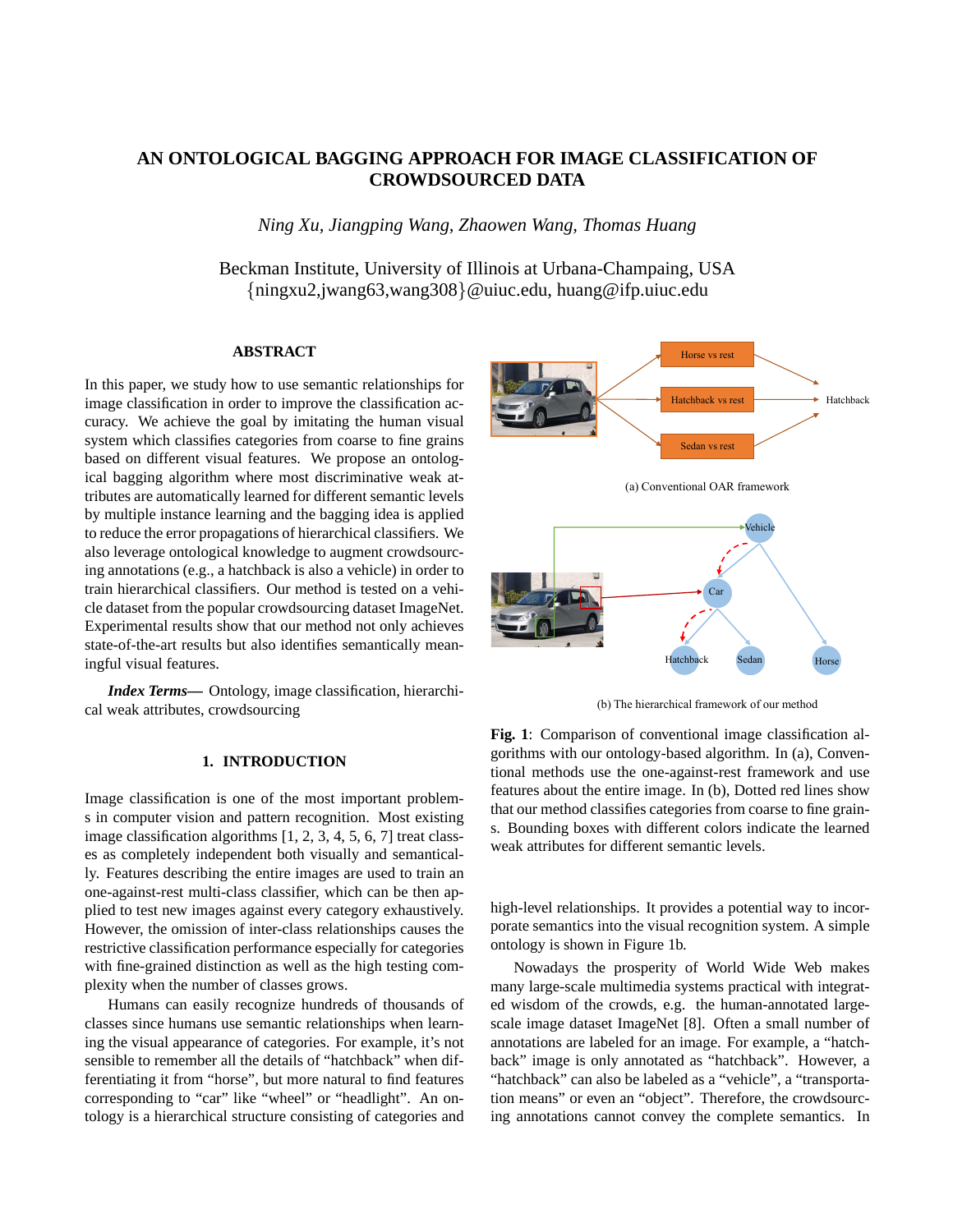fact, there is no need to require all possible annotations from crowdsourced data due to the high inefficiency. We can obtain the extra information inexpensively by incorporating ontological prior knowledge. In Figure 1b, we can automatically augment an additional annotation "car" for the hatchback image, while conventional non-ontology-based algorithms have no such advantages.

In this paper, we propose an ontological bagging algorithm to leverage semantic relationships for image classification. In our method, multiple instance learning [5] is used to automatically learn weak attributes for different semantic levels of an ontology. A hierarchical classifier using the learned weak attributes is constructed to classify categories from coarse to fine grains. The bagging approach is applied to further improve the classification performance. Figure 1b illustrate the framework of our method. We evaluate our algorithm on a vehicle recognition dataset from ImageNet [8]. Experimental results show that our method not only achieves the stateof-the-art results but also parallels the human visual system which can locate semantically meaningful image windows for different semantic levels.

The rest of the paper is organized as follows. In Section 2 we will talk about some related work. Section 3 describes our proposed algorithm and experimental results are shown in Section 4. Finally, we conclude the paper in Section 5.

## **2. RELATED WORK**

Image classification has been studied for many years. Most existing algorithms [1, 2, 3] don't consider inter-class relationships. While sufficient for categories starkly different in visual appearance, they are likely to perform poorly on categories with subtle differences. In this paper, our method leverages ontology to improve image classification accuracy.

Some previous studies [9, 10] have used ontologies for image classification. Conventional ontology-based algorithms [10] use the same features and train a node classifier at every ontological node to determine the node's immediate children. However, super-categories usually possess larger intra-class variations, thus the same low-level features are often not discriminative enough to capture the common features of sub-categories. In contrast, our method learns hierarchical weak attributes for different semantic levels. The idea is more sensible and tends to follow the human recognition behavior. Furthermore, the bagging framework is used to reduce the error propagations of hierarchical classifiers. Therefore the accuracy of our method is improved.

Various feature representations have been proposed for image classification [1, 11, 6, 7, 2, 5]. Many [1, 7] are based on providing the information about the entire image. Some feature selection methods [2, 11] select important subsets of low-level features, but are limited by the semantic gaps between low-level features and high-level concepts. Other works [6] instead use manually-defined attributes, which

requires both the domain knowledge and extensive labeling work. Inspired from [5], our method leverages multiple instance learning to automatically learn weak attributes, which are semantically meaningful yet no manual work needed. Our method differs from [5] in that [5] still uses the one-againstrest framework to learn weak attributes for each class independently, whereas our method learns hierarchical weak attributes for different semantic levels, and therefore additional visual cues can be obtained.

# **3. ONTOLOGICAL BAGGING ALGORITHM**

To leverage semantic relationships for image classification, our method uses the bagging framework to train several hierarchical classifiers, each of which has the same structure as the given semantic ontology. At each ontological node, categories are grouped into super-categories based on the ontological structure and weak attributes are learned for every super-category respectively. These weak attributes are then used as image features to train a node classifier in order to discriminative between the node's sub-categories.

In the following sections, we first describe the semantic grouping (Section 3.1). Then we elaborate on the weak attribute learning (Section 3.2) and bagging classifiers construction (Section 3.3) in details.

### **3.1. Semantic grouping**

To construct a hierarchical classifier, we need training images of all categories in an ontology. For example, in Figure 1b, we need data of the categories "car", "horse", "sedan" and "hatchback". One naive way is treating all categories independently and collecting crowdsourcing data containing all the categories. Obviously it is inefficient. A more sensible way is only collecting images of leaf categories (e.g., "horse", "sedan" and "hatchback"). Then based on semantic relationships, we can easily obtain training images for categories at intermediate semantic levels by grouping together images of their offsprings.

Specifically, at a given ontological node  $m$ , its immediate children  $m_1, ..., m_M$  are regarded as the super-categories, where M is the total number of the immediate children. All images of a particular leaf category  $c_i$  are assigned to the label  $m_j$  if the  $c_i$  is an offspring of  $m_j$ . For example, in Figure 1b, the super-categories at the root node are "car" and "horse". Then training images of "car" will include training images of "sedan" and "hatchback".

### **3.2. Weak attribute learning**

Given images assigned with super-category labels which are obtained from Section 3.1, our algorithm automatically learns several unique weak attributes for each super-category by multiple instance learning. At each time we treat images of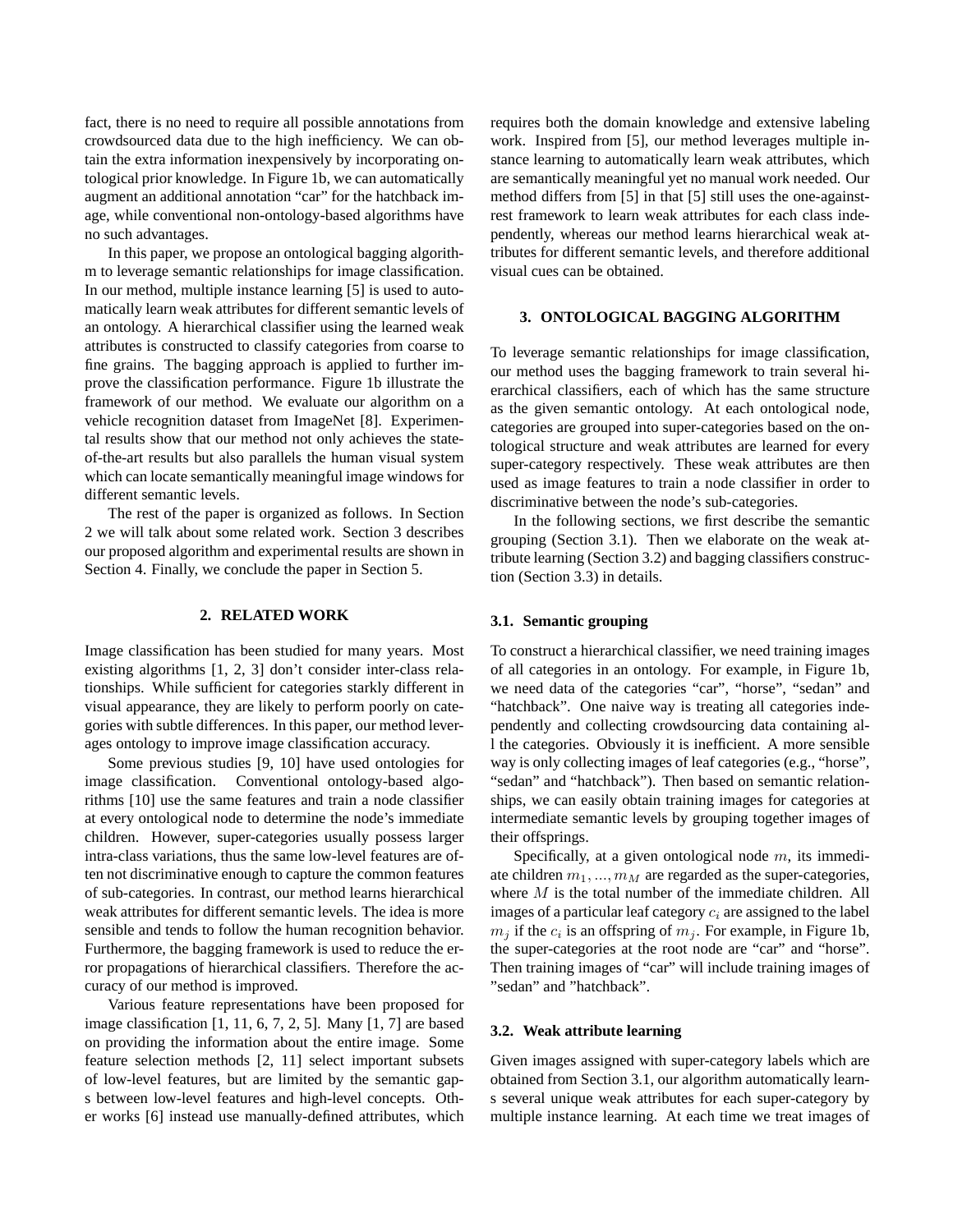

**Fig. 2**: The ontology for the vehicle dataset.

one particular super-category as positive bags, and the rest images as negative bags, then image windows sampled from an image (bag) will correspond to the instances of that bag.

To learn K unique weak attributes of a super-category  $m$ , we randomly select several image windows from each training image  $(X_i, Y_i)$ . Every image window  $x_{ij}$  has a latent variable  $z_{ij} \in \{0, 1, ..., K\}$ . If  $z_{ij} = k \in \{1, ..., K\}$ ,  $x_{ij}$  is the positive instance of the  $k$ -th weak attribute of  $m$ . Otherwise if  $z_{ij} = 0$ ,  $x_{ij}$  is the negative instance. Weak attributes can be learned by solving the following objective function:

$$
\min_{W,z_{ij}} \sum_{k=0}^{K} ||w_k||^2 + \lambda \sum_{ij} \max(0, 1 + w_{r_{ij}}^T x_{ij} - w_{z_{ij}}^T x_{ij})
$$
  
s.t. if  $Y_i = m, \sum_j z_{ij} > 0$ , else if  $Y_i \neq m, z_{ij} = 0$ . (1)

where  $r_{ij} = arg max_{k \in \{0, ..., K\}, k \neq z_{ij}} w_k^T x_{ij}$ . Each  $w_k$  represents the  $k$ -th positive weak attribute while  $w_0$  denotes the negative weak attribute. Please refer to [5] for details of how to solve the objective function.

After weak attributes are learned for all the supercategories at the given node, the image feature representation can be constructed from the responses of the weak attributes. Specifically, the response of an image window  $x_{ij}$  given by the k-th weak attribute of the super-category m is  $w_{mk}^T x_{ij}$ . Thus, for an input image  $X_i$ , we can obtain a response map for every weak attribute. For each response map, the maximal responses are pooled over spatial pyramids. The feature concatenation of all response maps leads to the final feature descriptor for the input image.

### **3.3. Constructing bagging classifiers**

At each internal node of the ontology, since images are assigned with their super-category labels, together with the learned feature descriptors, this allows us to learn a traditional multi-class SVM classifier. We use linear SVM classifiers for simplicity. A hierarchical classifier is constructed by collecting all the node classifiers of the ontology.

To mitigate the error propagations of a hierarchical classifier, we leverage the bagging framework to train multiple hierarchical classifiers in the same way. In addition, in order to decrease the generalization error, we insert randomness to each hierarchical classifier to make them as uncorrelated as possible. Specifically, our method randomly selects the number of weak attributes for every super-category at each node; Our method randomly selects a subset of training images to construct each hierarchical classifier. When testing, an image is classified by descending each hierarchical classifier and combining the predictions from all of them.

#### **4. EXPERIMENTS**

In this section, we evaluate our algorithm on a crowdsourcing image dataset: an object recognition dataset of 9 vehicle categories. Experimental results show that our method achieves the state-of-the-art results on this challenging dataset. We also demonstrate the advantages of our method as well as illustrate some hierarchical weak attributes for different semantic levels.

### **4.1. Dataset**

We select 9 vehicle classes from ImageNet [8], including "horse", "bike", "motorbike", "sedan", "hatchback", "SUV", "van", "truck" and "bus". Each class has 1200 to 1700 images. We use WordNet to generate a semantic ontology for the 9 vehicle classes. We retrieve all nodes in WordNet that contains any of the class names on their word lists and build a compact hierarchical ontology by pruning the irrelevant nodes. The resulting vehicle ontology is shown in Figure 2.

#### **4.2. Baselines**

We compare our method to several baselines:

• Locality-constrained Linear Coding (LLC) [1]: uses encoded global low-level features and 3 pyramid levels to incorporate spatial information, categories are then classified by a linear SVM classifier.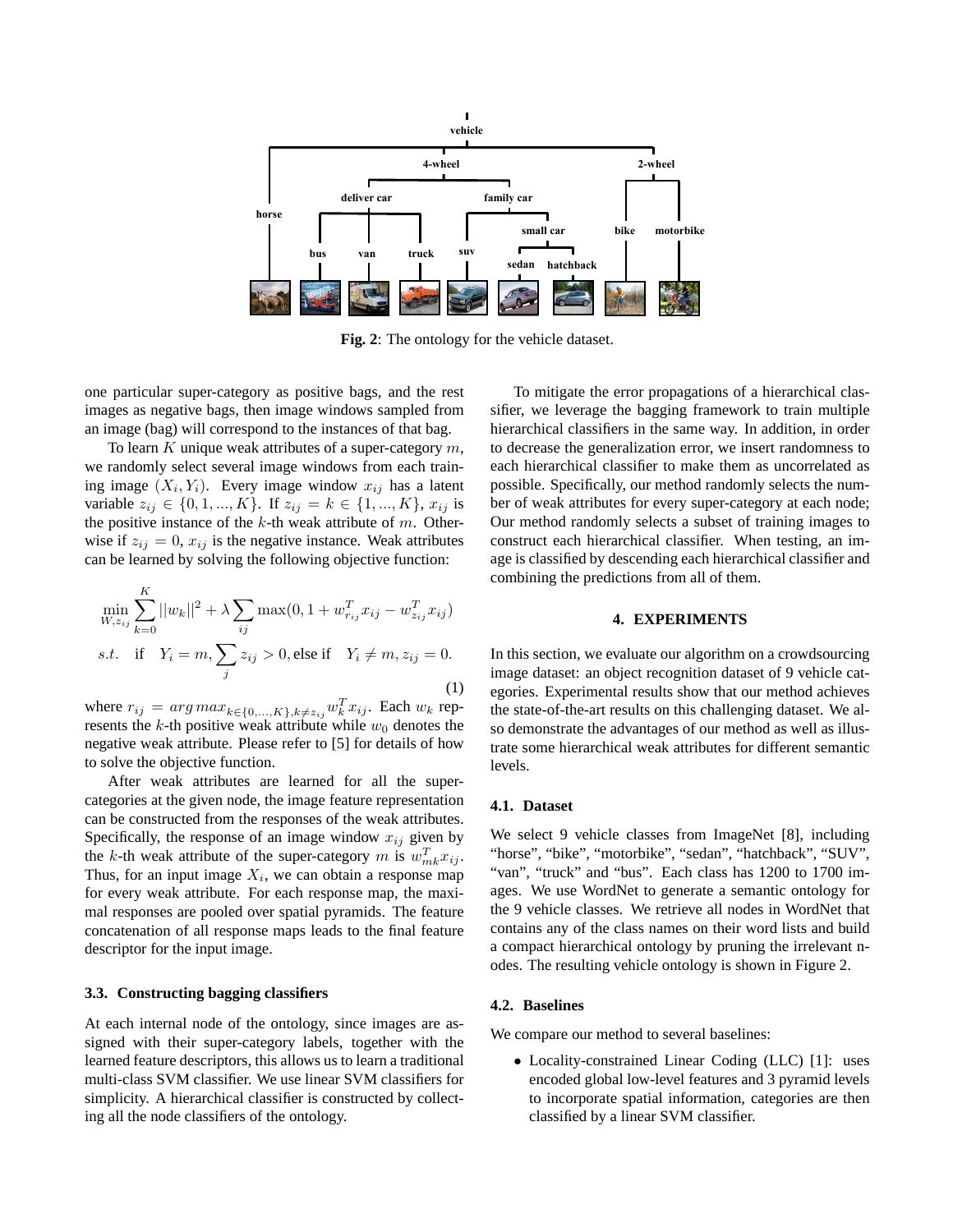| Method           | mean Average Precision (%) |
|------------------|----------------------------|
| LLC $[1]$        | $46.32 \pm 1.51$           |
| <b>SH</b> [10]   | $45.61 \pm 1.50$           |
| RF [3]           | $48.60 \pm 1.26$           |
| MMDL [5]         | $52.27 \pm 1.58$           |
| $MMDL + Bagging$ | $52.59 \pm 1.19$           |
| Ours             | $55.56 \pm 1.16$           |

**Table 1**: Comparison of the mean average precisions (%) on the vehicle dataset. Our method outperforms all the baselines. The best result is highlighted with bold fonts.

- Semantic hierarchies (SH) [10]: uses the same lowlevel features and trains a linear SVM classifier at every ontological node.
- Random forest (RF) [3]: randomly partitions categories into a binary set at each tree node of decision trees and learns a linear SVM classifier for the splitting.
- Max-margin multiple-instance dictionary learning (M-MDL) [5]: uses the One-Against-Rest (OAR) framework to learn weak attributes for each class independently and train a multi-class linear SVM classifier for classification.
- MMDL + Bagging: leverages the bagging framework to train multiple MMDL classifiers.

### **4.3. Results**

For each experiment run, we randomly select 30% of the training images per class and test on the remaining images. We run the experiment for 10 times and record averages and standard deviations of mean average precisions for all the algorithms. The results are shown in Table 1. Our method outperforms all the baselines.

**The effect of hierarchical weak attributes:** One advantage of our method over the other baselines is that our method can learn weak attributes for different semantic levels. In Figure 3, we visualize some of the learned weak attributes for "bike" and "motorbike". The red bounding boxes correspond to the shared weak attribute at intermediate semantic levels while the blue and green bounding boxes relate to the unique weak attributes at leaf levels. We observe that they have strong responses on image windows which are truly semantically meaningful. Hierarchical weak attributes enable our method to classify categories from coarse to fine semantic grains by using more discriminative features, which parallels the human visual system [12]. They also describe image contents more completely, therefore achieve better classification accuracy.

**The effect of bagging:** From Table 1 we observe that the conventional ontological classifier SH has a lower accuracy



**Fig. 4**: Mean average precisions of different methods comparison on the crowdsourcing dataset over the number of classifiers.

than the OAR SVM classifier LLC, even though they use the same low-level features. This validates the conclusions from many previous works [9, 10] that the error propagations of hierarchical classifiers lead to worse classification accuracy.

Our method leverages the bagging framework to alleviate the error propagations of hierarchical classifiers. We also un-correlate the bagged classifiers in order to reduce the generalization error. The classification accuracy over the number of classifiers is shown in Figure 4. We notice that although the accuracy of using a single hierarchical classifier is low, our method can outperform all the baselines by combining the results of only 5 classifiers. This further demonstrates the effectiveness of our method. For better comparison, we also train multiple rounds of MMDL for bagging (denoted as MMDL-Bagging). However since it totally ignores semantic relationships and cannot learn hierarchical weak attributes, its result is unaffected.

# **5. CONCLUSION**

In this work, we proposed to use ontology to incorporate semantic relationships for image classification of crowdsourced data. Our method learns discriminative features on each level of ontology using multiple instance learning, and classifies categories from coarse to fine semantic grains based on these features, which mimics the human visual system. Our method also leverages ontological knowledge to augment crowdsourcing annotations in order to construct hierarchical classifiers. Experimental results on an object recognition dataset demonstrate the effectiveness of our method. The future work is to evaluate our algorithm on other image datasets.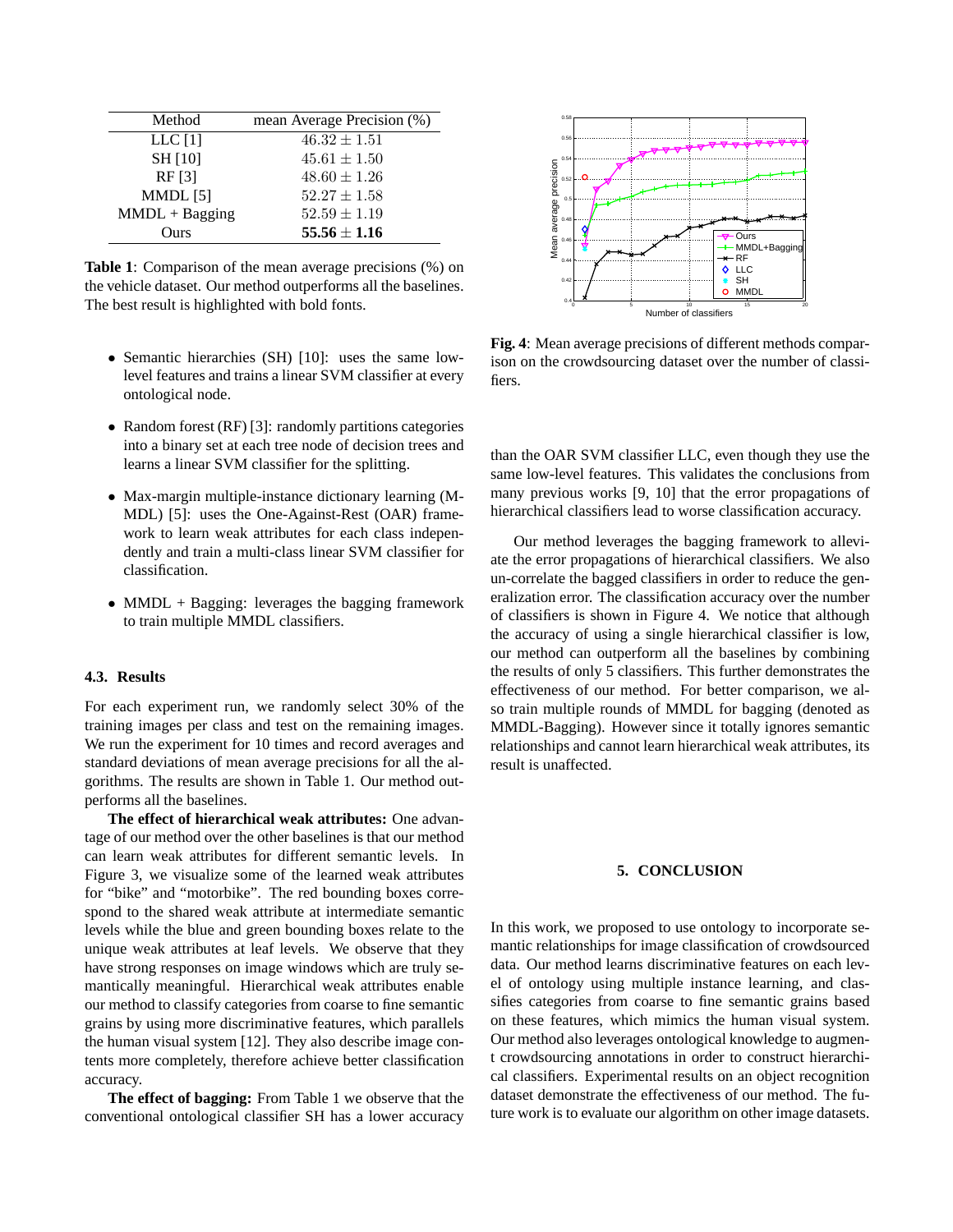

**Fig. 3**: The learned weak attributes for different semantic levels. Each row illustrates some examples of the category "bike" (a) or "motorbike" (b). Every bounding box indicates one positive instance of a particular weak attribute. Red bounding boxes correspond to a weak attribute of "2-wheel". Blue bounding boxes correspond to a unique weak attribute of "bike". Green

bounding boxes correspond to a unique weak attribute of "motorbike". (**Best viewed in color.)**

# **Acknowledgement**

# **6. REFERENCES**

- [1] Jinjun Wang, Jianchao Yang, Kai Yu, Fengjun Lv, Thomas Huang, and Yihong Gong, "Localityconstrained linear coding for image classification," in *Computer Vision and Pattern Recognition (CVPR), 2010 IEEE Conference on*. IEEE, 2010, pp. 3360–3367.
- [2] Anna Bosch, Andrew Zisserman, and Xavier Muoz, "Image classification using random forests and ferns," in *Computer Vision, 2007. ICCV 2007. IEEE 11th International Conference on*. IEEE, 2007, pp. 1–8.
- [3] Bangpeng Yao, Aditya Khosla, and Li Fei-Fei, "Combining randomization and discrimination for finegrained image categorization," in *Computer Vision and Pattern Recognition (CVPR), 2011 IEEE Conference on*. IEEE, 2011, pp. 1577–1584.
- [4] Zhenhua Wang, Bin Fan, and Fuchao Wu, "Local intensity order pattern for feature description," in *Computer Vision (ICCV), 2011 IEEE International Conference on*. IEEE, 2011, pp. 603–610.
- [5] Xinggang Wang, Baoyuan Wang, Xiang Bai, Wenyu Liu, and Zhuowen Tu, "Max-margin multiple-instance dictionary learning," *International Conference on Machine Learning*, 2013.
- [6] Li-Jia Li, Hao Su, Li Fei-Fei, and Eric P Xing, "Object bank: A high-level image representation for scene

classification & semantic feature sparsification," in *Advances in neural information processing systems*, 2010, pp. 1378–1386.

- [7] Svetlana Lazebnik, Cordelia Schmid, and Jean Ponce, "Beyond bags of features: Spatial pyramid matching for recognizing natural scene categories," in *Computer Vision and Pattern Recognition, 2006 IEEE Computer Society Conference on*. IEEE, 2006, vol. 2, pp. 2169–2178.
- [8] Jia Deng, Wei Dong, Richard Socher, Li-Jia Li, Kai Li, and Li Fei-Fei, "Imagenet: A large-scale hierarchical image database," in *Computer Vision and Pattern Recognition, 2009. CVPR 2009. IEEE Conference on*. IEEE, 2009, pp. 248–255.
- [9] Gregory Griffin and Pietro Perona, "Learning and using taxonomies for fast visual categorization," in *Computer Vision and Pattern Recognition, 2008. CVPR 2008. IEEE Conference on*. IEEE, 2008, pp. 1–8.
- [10] Marcin Marszalek and Cordelia Schmid, "Semantic hierarchies for visual object recognition," in *Computer Vision and Pattern Recognition, 2007. CVPR'07. IEEE Conference on*. IEEE, 2007, pp. 1–7.
- [11] Kristen Grauman, Fei Sha, and Sung J Hwang, "Learning a tree of metrics with disjoint visual features," in *Advances in Neural Information Processing Systems*, 2011, pp. 621–629.
- [12] Charles A Collin and Patricia A Mcmullen, "Subordinate-level categorization relies on high s-